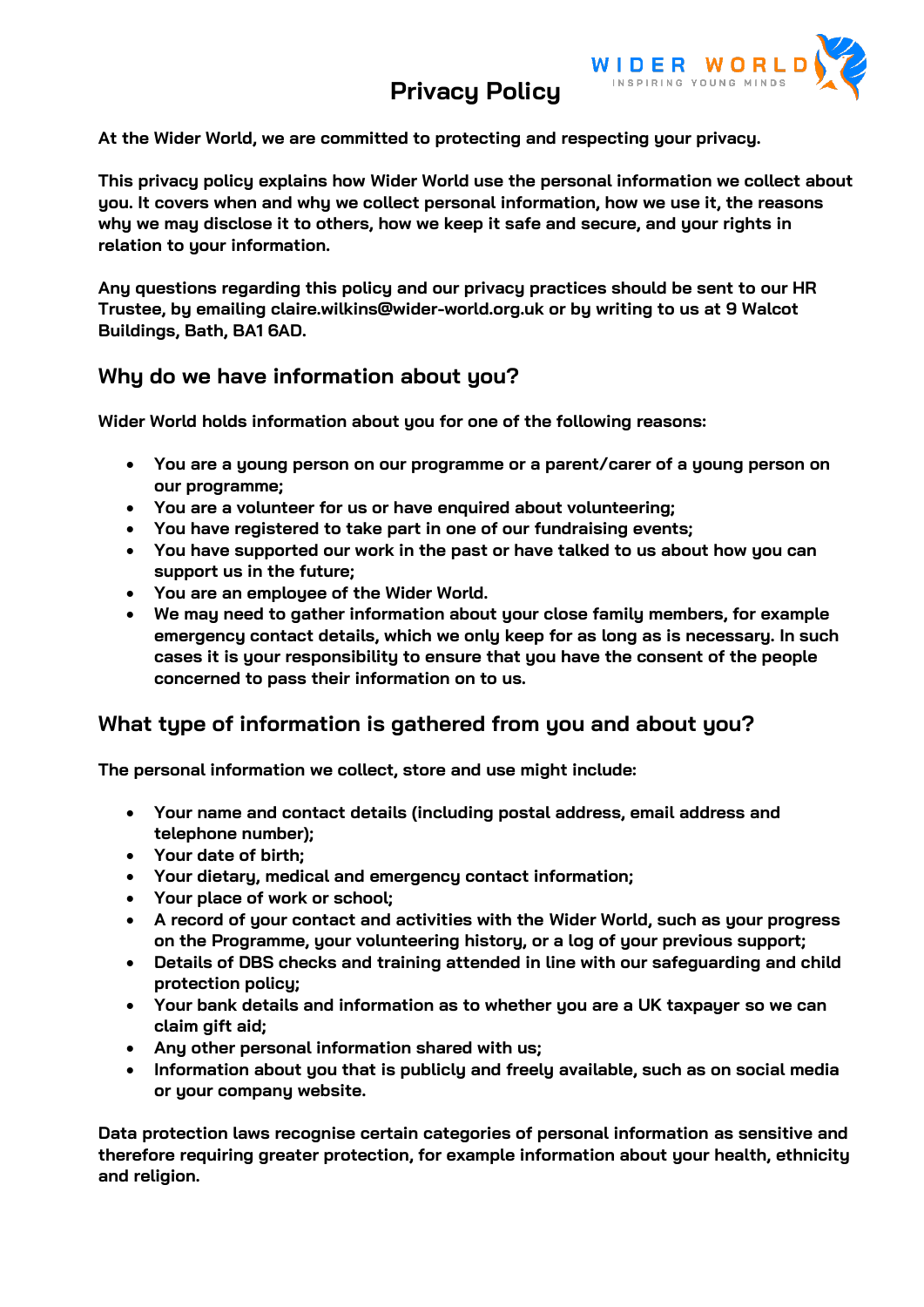**We do not usually collect sensitive data about you unless there is a clear and valid reason for doing so and data protection laws allow us to, for example, we may ask for your health information if you are taking part in one of our challenge events or attending our Programme.**

**Where it is appropriate to collect this information, we will make it clear why we are collecting it and what it will be used for.**

**We collect your data from third parties such as PayPal and other fundraising platforms, if you have made a donation to the Wider World and given us permission to keep your details. This data is securely transferred over to us and is retained for the purposes of processing your donation and thanking you for your support.**

## **How and why is your information used?**

**We may use your information for a number of different purposes, which may include:**

- **Participation in our programme as a child, young person or a volunteer;**
- **Participation in our fundraising events;**
- **Processing your application to become a volunteer or member of staff;**
- **Carrying out our obligations to you under any contracts entered into between you and us;**
- **Keeping a record of your relationship with us;**
- **Conducting analysis and recording feedback so we can improve our services and report on our impact;**
- **Sending you communications which you have requested and that may be of interest to you, including information about fundraising events and appeals, promotion of our services and volunteering opportunities;**
- **Processing grant applications;**
- **Claiming gift aid from HMRC;**
- **Financial record keeping.**

## **How long is your information kept for?**

We keep your information for no longer than is necessary for the purposes it was collected **for. The length of time we retain your personal information for is determined by operational and legal considerations. For example, we are legally required to hold some types of information to fulfil our statutory and regulatory obligations (e.g. health/safety and tax/accounting purposes).**

**We review our retention periods on a regular basis. We keep an internal log of what data we collect, how long we keep it for and when it will be destroyed as part of our data management system.**

#### **Who has access to your information?**

**We do not sell or rent your information to third parties. We do not share your information with third parties for marketing purposes.**

**However, we may disclose your information to third parties in order to achieve the purposes set out in this policy. These third parties may include those working on our behalf to deliver our services to you, such as accommodation, transport and activity providers. Whenever we share your details with third parties, we require them to take your**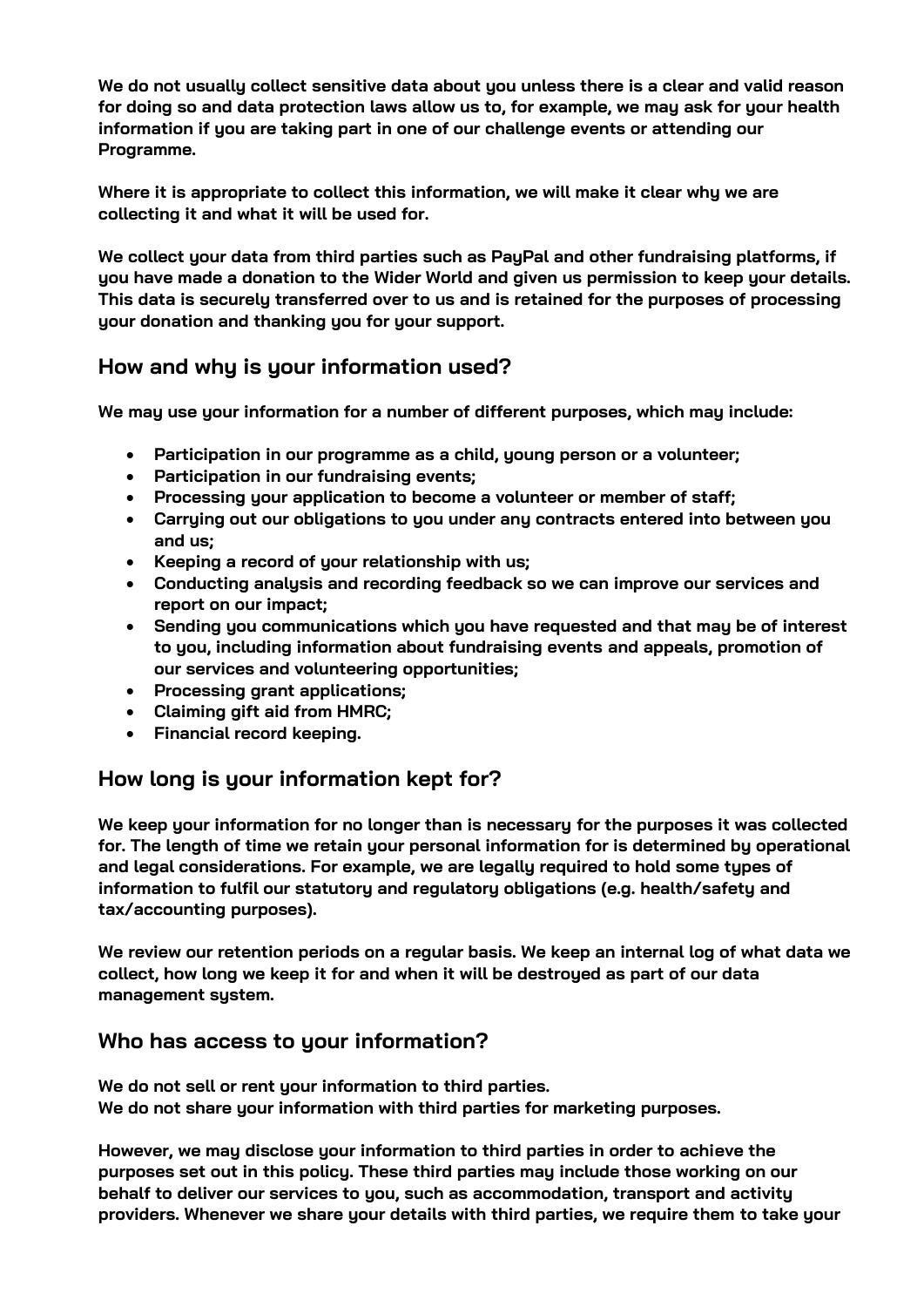**data as seriously as we do and they are never allowed to use your information for marketing purposes or share it with anybody else.**

**You have the right to request deletion of your personal data. We will comply with this request, subject to the restrictions of our regulatory obligations and legitimate interests. Please note that this may result in us no longer being able to provide a service to you or offer you a volunteering opportunity.**

### **Lawful basis for processing your data**

**Data protection law requires us to rely on one or more lawful grounds to process your personal information. We consider the following grounds to be relevant:**

- **Consent: you have given us clear permission to use your data in a specific way, for example to send you an email about our work;**
- **Performance of a contract: the processing of your data is necessary for a contract we have with you, such as your participation on our programme or a challenge event;**
- **Legal obligation: so that we can comply with a legal or regulatory obligation to which we are subject, for example where we are ordered by a court or regulatory authority like the Charity Commission or Fundraising Regulator.**
- **Vital interests: where it is necessary to protect life or health (for example in the case of medical emergency suffered by an individual at a camp or challenge event) or a safeguarding issue which requires us to share your information with the relevant services.**
- **Legitimate interests: Where it is reasonably necessary to achieve our or others' legitimate interests (as long as what the information is used for is fair and does not duly impact your rights). We consider our legitimate interests to be running the Wider World as a charitable organisation in pursuit of our mission to inspire young lives.**

#### **How can I access the information you hold about me?**

**You have the right to request a copy of the information that we hold about you. If you would like a copy of some or all of your personal information please email or write to Mark Davey, using the contact details noted above.**

**We have an obligation to ensure your personal information is accurate and up to date. From time to time we may contact you to confirm our records are correct. Please ask us to correct or remove any information that you think is incorrect.**

#### **How we use cookies**

**A cookie is a small file which asks permission to be placed on your computer's hard drive. The file is added and the cookie helps analyse web traffic or lets you know when you visit a particular site. Cookies allow web applications to respond to you as an individual. The web application can tailor its operations to your needs, likes and dislikes by gathering and remembering information about your preferences.**

**We use traffic log cookies to identify which pages are being used. This helps us analyse data about web page traffic and improve our website in order to tailor it to customer needs. We only use this information for statistical analysis purposes and then the data is removed from the system.**